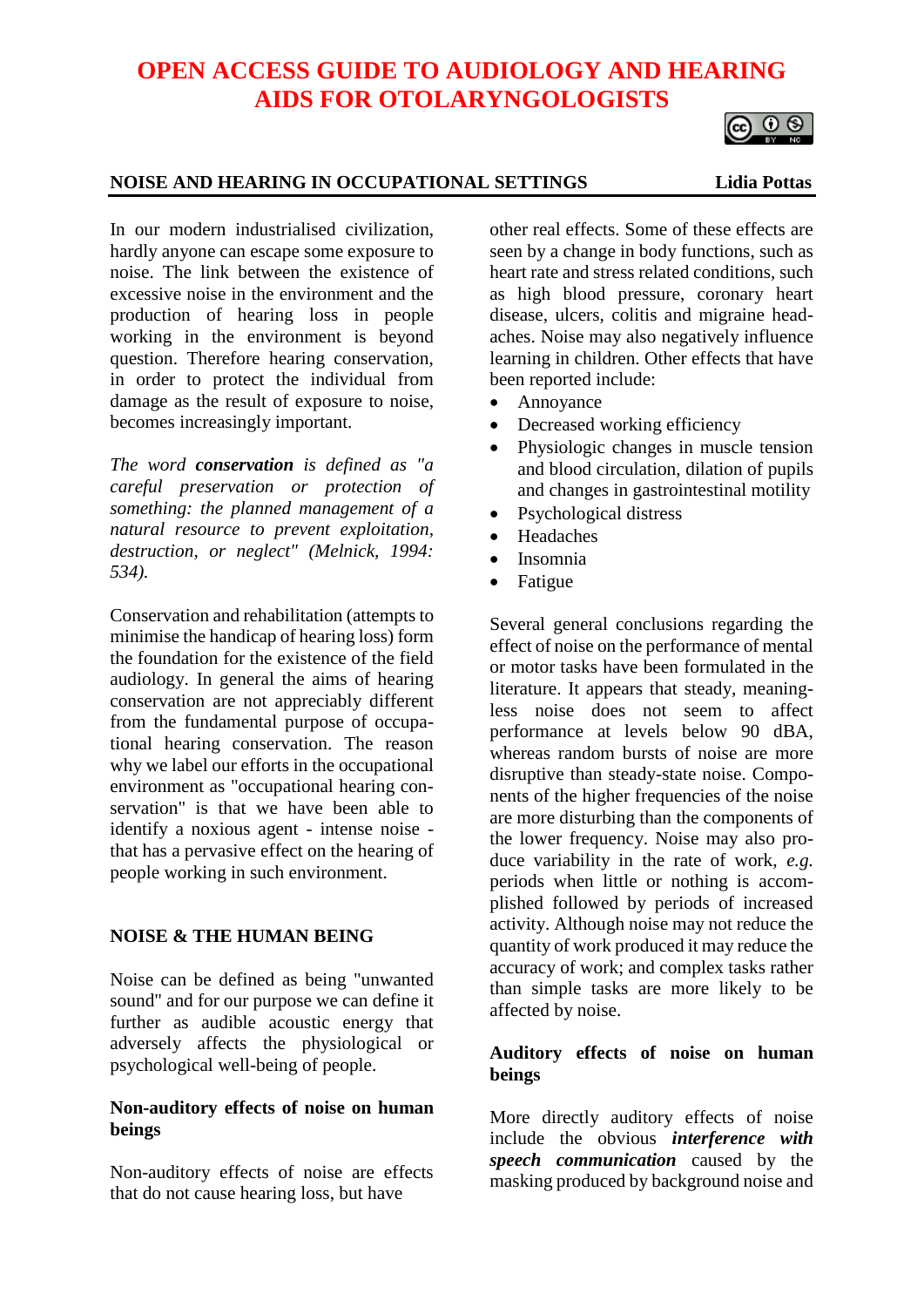#### the *primary auditory effect of noise on hearing*.

# *Interference with Speech Communication*

A communication system has 3 components: a sender (speaker); the channel (air) and a listener (receiver) *(Figure 1).*



*Figure 1: Components of a communication system*

The acoustic structure of the speech signal is complex and therefore it can be influenced by noise of any nature. The intensity of noise is but one aspect that must be considered. An important result of interference with communication is the inability to hear and consequently react to warning signals. This can have fatal consequences. Accidents are more likely to happen in areas where noise output is very high. Excessive noise can also cause workers to stop talking, to change content of conversations, to talk only when absolutely necessary and to frequently repeat what they are saying.

# *Primary auditory effect of noise on hearing*

There is considerable variation in people's susceptibility to the effects of noise on hearing, which can be described in terms of:

- *Acoustic trauma*
- *Temporary threshold shift (TTS)*
- *Permanent threshold shift (PTS*

## *Acoustic trauma*

Acoustic trauma refers to the effects of a single exposure or few exposures to very high levels of sound *e.g.* an explosion. The sound levels reaching inner ear structures exceed mechanical limits of these structures

and can result in a complete breakdown of the *Organ of Corti*. Exposure to a high intensity blast can also rupture the tympanic membrane. Audiologically such individuals present with a mixed hearing loss.

#### *Temporary threshold shift (TTS)*

A temporary threshold shift is a short-term effect that may follow exposure to noise causing overstimulation of the hair cells of the *Organ of Corti*. The sound levels must exceed 85 dBA. TTS is caused more by noise in the frequency range between 2000- 6000Hz than by lower frequencies, and occurs within 2hrs of exposure. TTS increases with both increased intensity and duration of exposure. The elevated hearing threshold gradually recovers.

## *Permanent threshold shift (PTS)*

A permanent threshold shift is a permanent (irreversible) shift of hearing threshold. It is the result of a TTS that becomes permanent gradually.

As various other hearing disorders cause the same configuration of hearing loss, the *following aspects must be considered before a hearing loss can be diagnosed as "noise-induced hearing loss" (NIHL) (Sataloff & Sataloff, 1987:357):*

- Hearing loss must be sensorineural (See *Figure 2* – Audiogram B which includes air- and bone conduction)
- The 1<sup>st</sup> indication of noise-induced damage is generally a *"noise notch"* which is a sensorineural dip in the audiogram around 4000 Hz *(Figure 2)*. Although overall hearing thresholds may be within normal range, this notch is considered an early warning sign. The notch frequently deepens and the loss extends to other frequencies as the sensorineural hearing loss progresses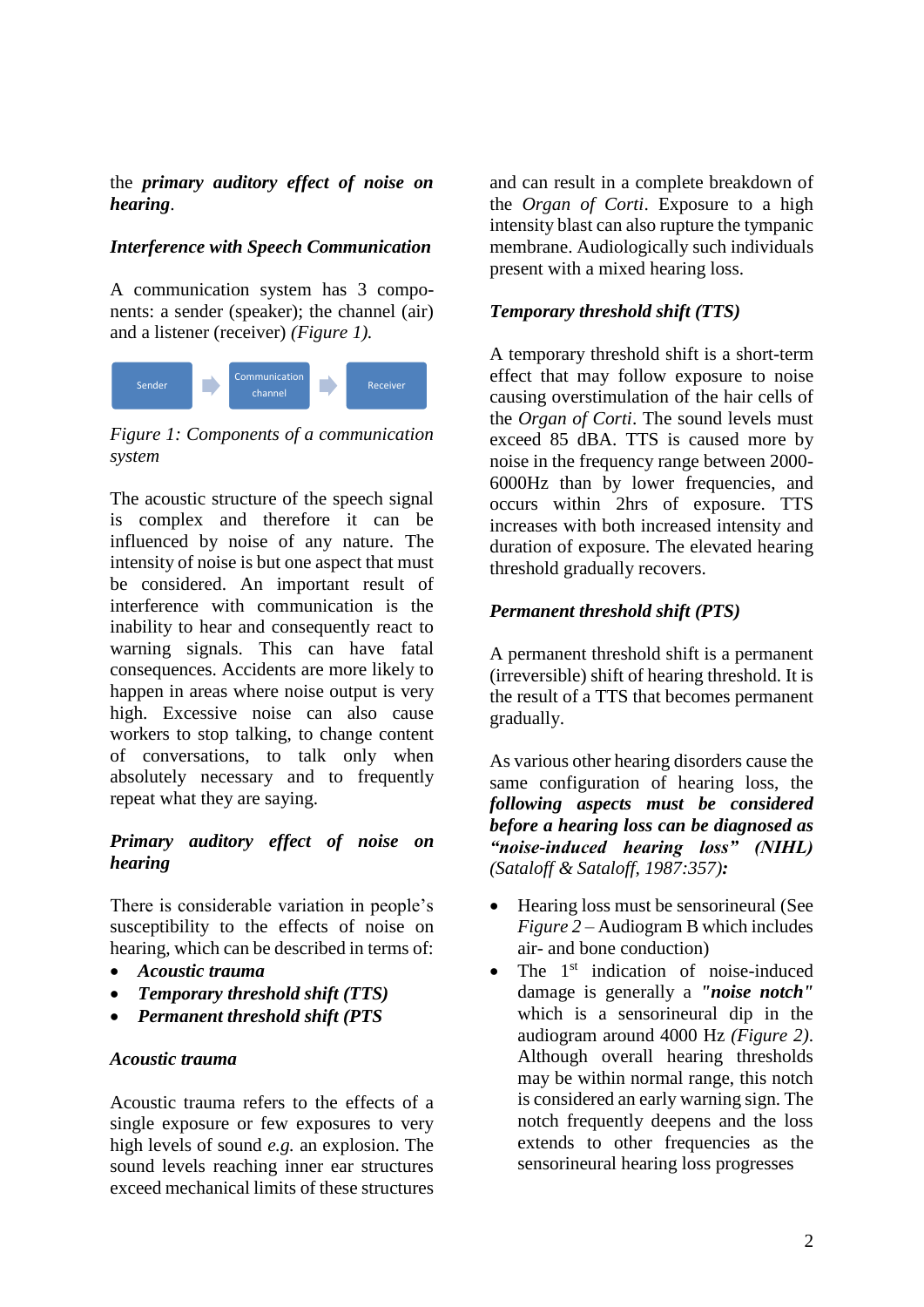

*Figure 2: Typical NIHL: Air conduction (top); Air & bone conduction (bottom)*

- There must be a history of long-term exposure to intense noise levels sufficient to cause the degree and pattern of hearing loss evident in the audiological findings
- Hearing loss must have developed gradually during the first 8-10 years of exposure
- Hearing loss must initially have started in the higher frequencies (3000-6000 Hz) and be almost equal in both ears
- Speech discrimination scores are generally relatively well preserved  $(>75\%)$
- Hearing loss should stabilise if the person is removed from noise exposure

#### *The following important points should also be considered when diagnosing NIHL:*

- Shifts in hearing threshold are currently the standard measure used to identify NIHL
- Yet substantial cochlear hair cell loss can occur before hearing thresholds are affected
- However otoacoustic emissions (OAEs) are being more commonly employed to provide an even earlier identification of NIHL
- If noise exposure is asymmetric, *e.g.* with firearms, the hearing loss may also be asymmetric. The loss will generally be *worse on the side opposite to the person´s dominant hand* because that ear receives the greatest impact when shooting with a rifle or revolver
- Symptoms related to NIHL are similar to high-frequency sensorineural hearing loss from other causes *i.e.* difficulty understanding in background noise, trouble understanding high-pitched voices and "hearing but not understandding". In most cases patients understand vowels, but not consonants, rendering it difficult to distinguish speech
- NIHL may be accompanied by tinnitus, which may be the most persistent and aggravating symptom. Some experience "diplacusis", which is an inability to perceive a sound's pitch correctly. However these symptoms may also occur with other aetiologies
- The absence of PTS or a noise notch in the audiogram does not exclude NIHL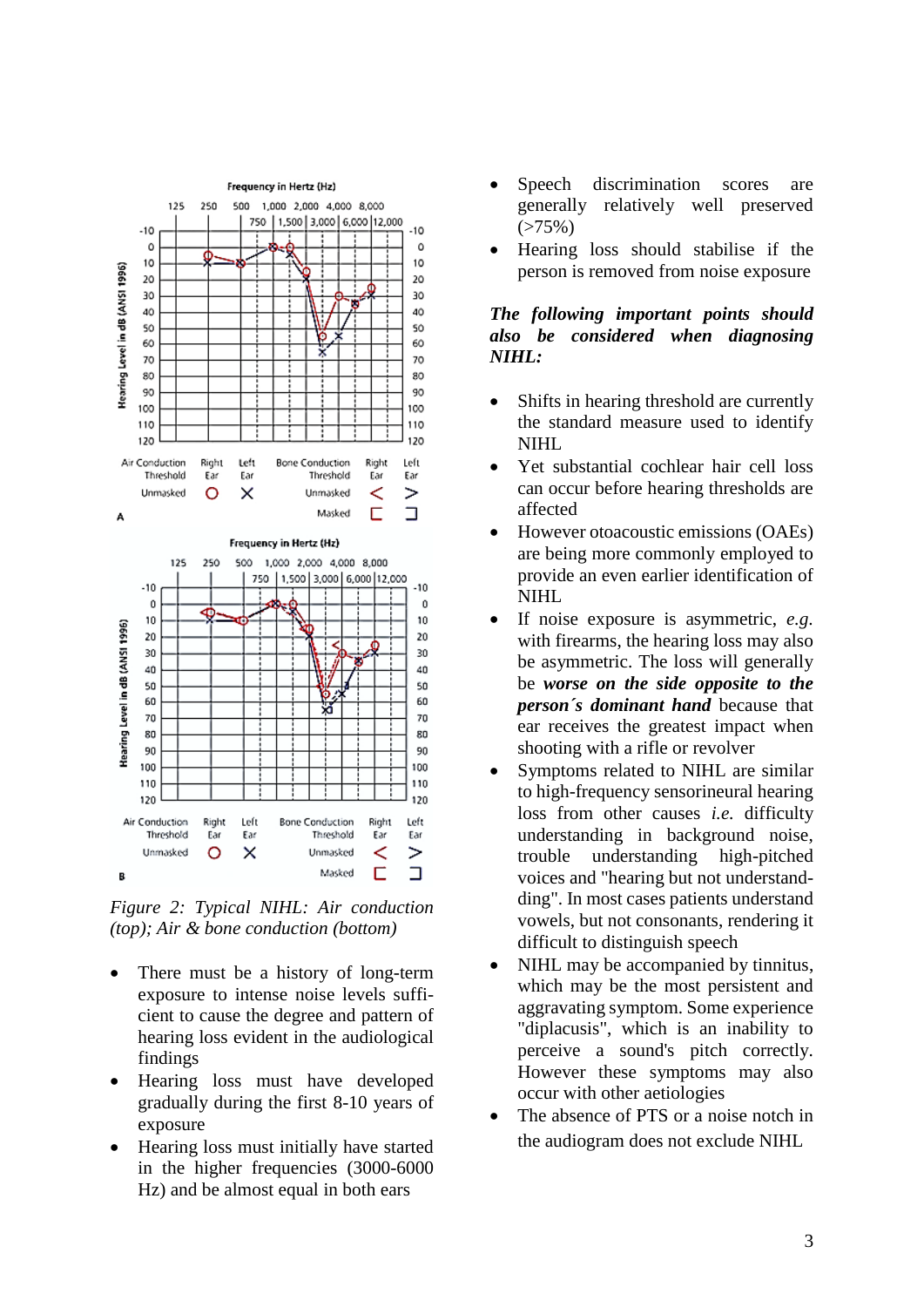## *Vulnerability*

Some are especially vulnerable or at-risk for NIHL:

- A pre-existing sensorineural hearing problem
- History of genetic deafness, noisy hobbies, military service
- Smokers (1.7 x more vulnerable)
- Hearing loss greater than expected from previous noise exposure
- Exposure to certain industrial chemicals
- Certain medical conditions (diabetes)
- Using certain medications *e.g.* salicylates, quinine etc.

## **DAMAGE RISK CRITERIA (DRC)**

The term "*damage risk criteria"* refers to criteria for the risk of acquiring NIHL as a consequence of a given noise exposure, as well as the accepted limits of a particular occupational noise. It provides criteria for deciding on the acceptable limits of noise exposure and considers the hearing loss that can be expected at specified audiometric frequencies in a specified percentage of people exposed to a given noise over a stated time period.

Many factors must be considered when setting of damage risk criteria:

- Overall level and type of noise
- Frequency composition of noise
- Duration and distribution of exposure
- Acceptable threshold shifts

Damage risk criteria must be set for:

- Continuous broadband noise
- 8-hour shift per day
- 5 days a week
- 15-year exposure time

A number of damage risk criteria are used. The best-known noise specifications are part of federal regulations resulting from the *Occupational Safety and Health Administration (OSHA)* as developed by the *American Conference of Governmental Industrial Hygienists,* and the specifications according to the *National Institute for Occupational Safety & Health (NIOSH) (Table 1).*

| Exposure | Duration of exposure (hours) |                         |
|----------|------------------------------|-------------------------|
| level    | OSHA (1983)                  | NIOSH (1998)            |
| (dBA)    | 5 dB exchange rate           | 3 dB exchange rate      |
| 85       | 16                           | 8                       |
| 88       |                              | 4                       |
| 90       | 8                            |                         |
| 91       |                              | $\overline{\mathbf{c}}$ |
| 94       |                              | 1                       |
| 95       | 4                            |                         |
| 97       |                              | 30min                   |
| 100      | 2                            | 15min                   |
| 103      |                              | $7min$ 30s              |
| 105      | 1                            |                         |
| 106      |                              | 3min 45s                |
| 109      |                              | 1min 53s                |
| 110      | 0.5(30min)                   |                         |
| 112      |                              | 56s                     |
| 115      | 0.25(15min)                  | 28s                     |
| 118      |                              | 14s                     |
| 120      | $0.125$ (7min 30s)           |                         |
| 121      |                              | 7s                      |
| 124      |                              | 3.5s                    |
| 125      | $0.063$ (3min 47s)           |                         |
| 127      |                              | 1,75s                   |
| 130      | $0.031$ (1min 52s)           | 0.88s                   |
| 140      | 0.0078(28.1s)                | < 0.1s                  |

*Table 1: Damage risk criteria: duration limits for selected exposure levels*

Note that in the case for *OSHA* regulations, a 5 dB "exchange rate" is used and compared with the 3 dB "exchange rate" recommended by *NIOSH*. This time-intensity relationship implies that an increase in dB exposure levels (whether 3 or 5 dB) requires halving of exposure levels, or a decrease in dB exposure level allows doubling of the exposure time.

Examples of other damage risk criteria include:

• *U.S. Environmental Protection Agency (EPA):* No hearing loss as a result of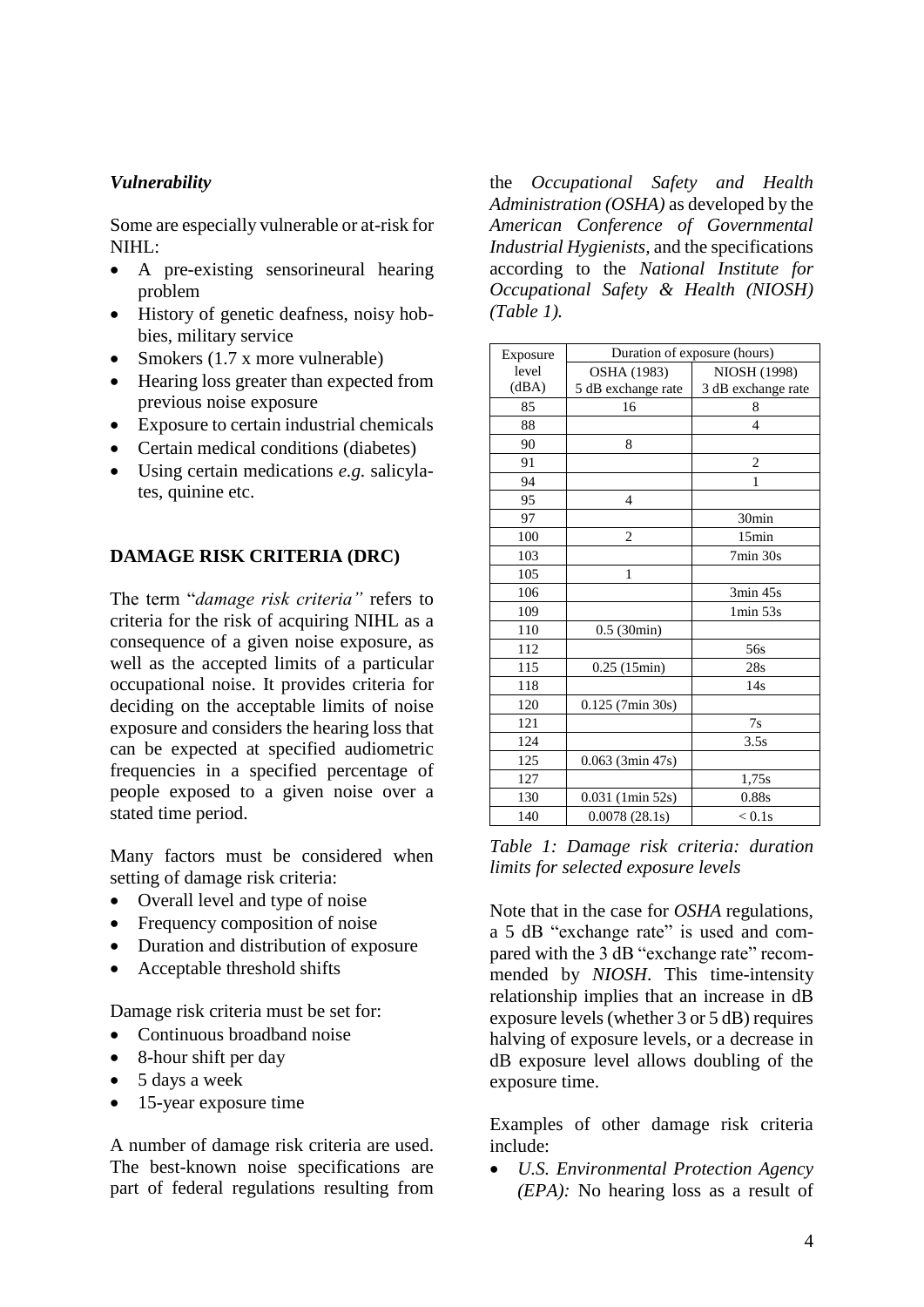noise exposure is accepted and the criteria must include measurement of hearing loss at 4000 Hz

• *American Conference of Governmental Industrial Hygienists (ACGIH*): Hearing loss only at 500, 1000, and 2000 Hz is considered, which has been judged to affect verbal communication. The degree of accepted hearing loss is <25 dB for the average of these frequencies.

Other factors also influence the risk of PTS. Safe damage risk criteria for the population in general might not be safe levels for individuals who are more susceptible for NIHL *e.g.* simultaneous exposure to ototoxic drugs or industrial chemicals may aggravate the damaging effect of noise on the inner ear.

#### **NOISE SURVEYS**

The hazard posed by noise depend on its intensity, spectrum, duration and distribution of exposure during a typical workday, and the overall exposure during a working life. Each of these factors must be evaluated to determine the risk they pose to hearing in order to institute steps for noise control and hearing conservation programmes. A thorough evaluation of the physical properties of noise is an essential first step to the development of a hearing conservation programme or of noise control procedures

Noise surveys are generally conducted for two reasons:

- Evaluate the hazards of noise for employees so that suitable protective measures may be taken to conserve hearing
- Obtain information concerning the noisiness of machinery or manufacturing processes to improve design or method of installation

Detailed analysis of the noise field is a complex, highly technical task and requires a considerable amount of judgment in determining where measurements should be made and what kinds of analyses should be performed. The validity of the measurements obtained is in direct proportion to the degree of knowledge on the part of the individual conducting a survey. Therefore it requires extensive training on the part of the person performing the analysis.

#### **Principles of Noise Surveys**

- Measurements must be performed at least once for those who are exposed to noise of  $\geq$  85 dBA
- Re-measurement must take place when a change in equipment or a work procedure could potentially cause significant increase in exposure
- Assessment of the sound environment must include all continuous, intermittent and impulsive noise of 80 -130 dBA

#### **Sound Level Meters for Noise Surveys**

Sound level meters are used to measure various frequency and time-weighted sound pressure levels. It consists of a microphone, amplifier, attenuator circuit, 3 *frequencyweighting networks* (A, B & C) and a visual meter *(Figure 3)*.

## *Frequency weighting networks*

You might be wondering what a *frequency weighting network* is? This is important to understand, as the network that is used is indicated in the noise level *i.e.* 85 dBA. It can be explained as follows:

- The human ear can detect sound frequencies between 20 and 20,000 Hz
- Our hearing is however most sensitive near the centre of this frequency range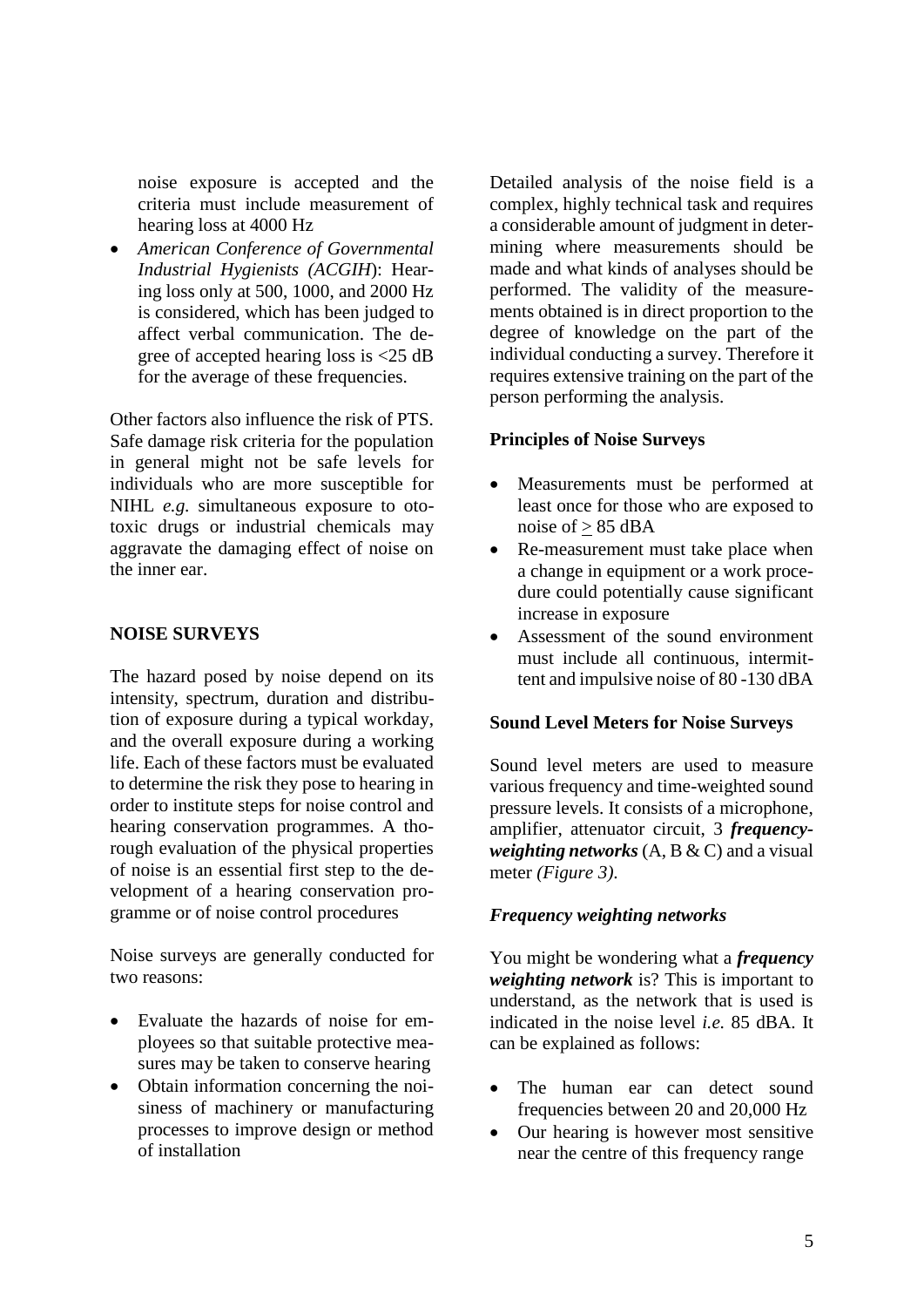

*Figure 3: Sound level meter*

- Hence high-intensity high or low frequency sounds may seem softer than a less intense mid-frequency sound
- The human ear does not respond well to low frequencies at low sound pressure levels - SPLs. As the sound increases in intensity, the ear becomes more capable of low frequency responses
- It is useful to employ frequencies that the ear is most sensitive to
- *Three frequency-weighting networks (A-, B-, and C-weighting networks)* normalise the intensity of the sound according to the human ear's sensitivity
- Each of these networks correspond with the human ear's sensitivity to sounds of relatively low, medium and high intensity
- The *A- weighting network* simulates the frequency response of the human ear to low sounds and therefore gives a good estimation of the threat to human hearing
- The *B frequency-weighting network* is for measurement of environmental noise and is not used in the context of hearing conservation
- Although many modern sound level meters include a facility for *Cweighting*, it is only used for noise control engineering applications and for impulse noise peak measurements

*The frequency-weighting network that is used is indicated in the specific noise level, i.e. 90 dBA. Sound level meters usually have two types of response characteristics built into the meter i.e. fast response* and *slow response.*

The *fast response* enables the meter to measure levels that do not change substantially in  $< 0.2$  seconds.

The *slow response* is intended to provide an averaging effect that reduces fluctuations of sound levels and makes these noise levels easier to read. This setting will not provide accurate readings if the sound levels change  $in < 0.5$  seconds.

These responses cannot however be used to measure impulse or impact types of noise as the acoustic properties of these noises require special equipment or special circuits in sound level meters. *Current guidelines and specifications require that the Afrequency weighting network and the slow meter response are used on sound level meters when measuring hazardous noise levels.*

## *Noise Dosimeter (Figure 4)*

*Personal noise dosimeters* are used to measure the noise exposure experienced by an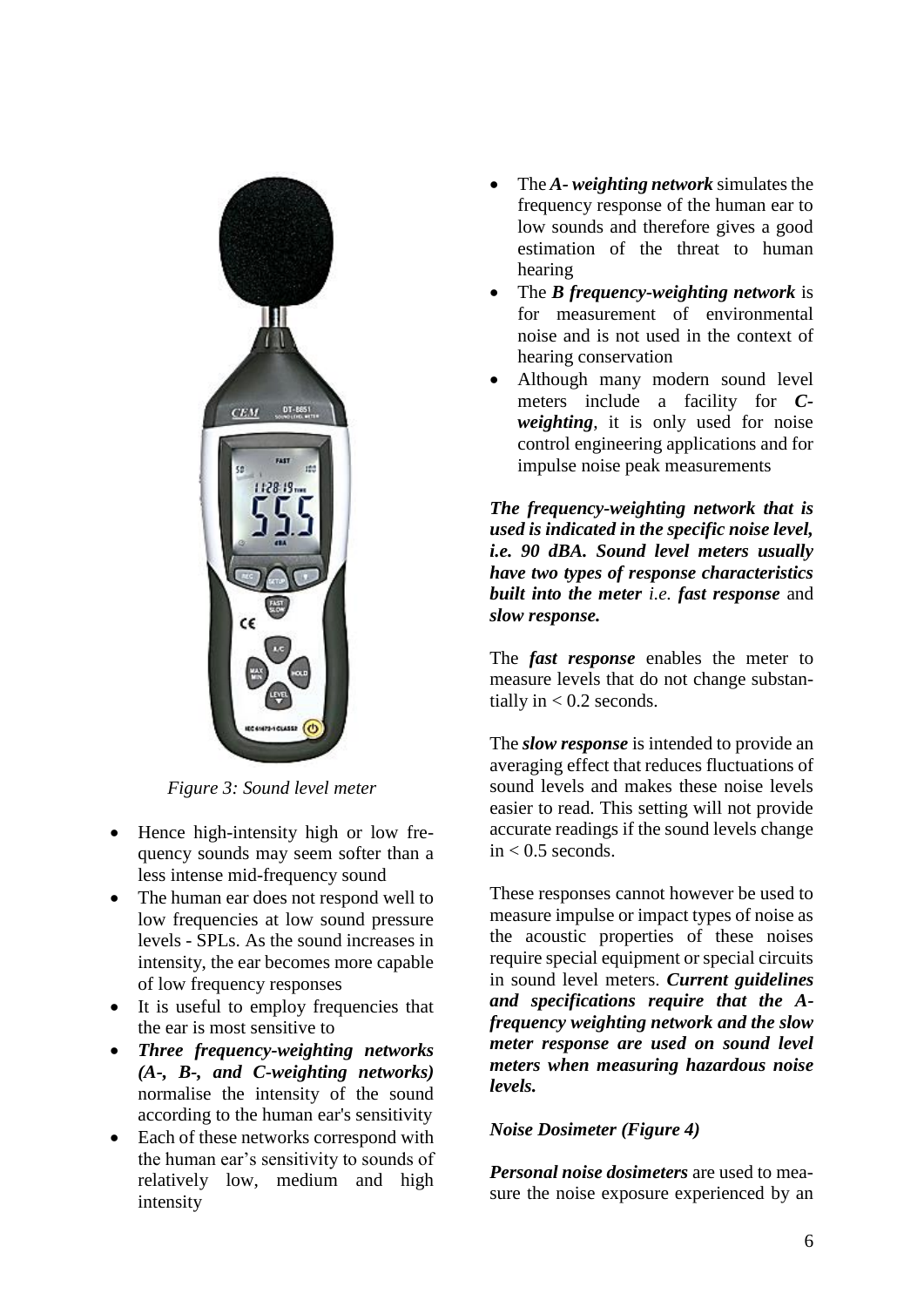individual as it is difficult to do so with a sound level meter as the noise environment is likely to fluctuate during the course of a workday because of changes in the noise source as well as in the employee's position in the noise field.

- The microphone of the dosimeter is mounted on the shoulder, or chest or at the ear
- It integrates the A-weighted sound pressure over a period of time and (usually) compares the measured exposure with a criterion sound exposure *e.g.* with an 8 hour exposure to 90 dBA



*Figure 4: Noise dosimeter mounted on the shoulder*

#### **How to conduct a Noise Survey**

- Ensure that all equipment is calibrated and in perfect working order
- Select the locations where measurements are to be recorded
- Capture accurate readings of the overall levels at each location with a sound level meter
- Plot and label these locations on a floorplan of the room
- Record octave-band measurements and/ or tape recordings for later spectral analysis at each location
- Recheck overall levels of noise to ensure that the levels of noise have not fluctuated appreciably since the time of the initial recordings and check the accuracy of the first readings
- Construct a diagram that shows the measurements at the various locations *e.g.* noise contour plot *(Figure 5)*



*Figure 5: Noise contour plot (measurement*   $points$ <sup> $\blacksquare$ </sup>)

#### **NOISE CONTROL**

Noise control may be desirable to reduce the likelihood of causing NIHL, to improve communication between workers, and to reduce annoyance. It is however technically very demanding and should be undertaken by acoustic engineers or with the help of acoustic consultants (if available).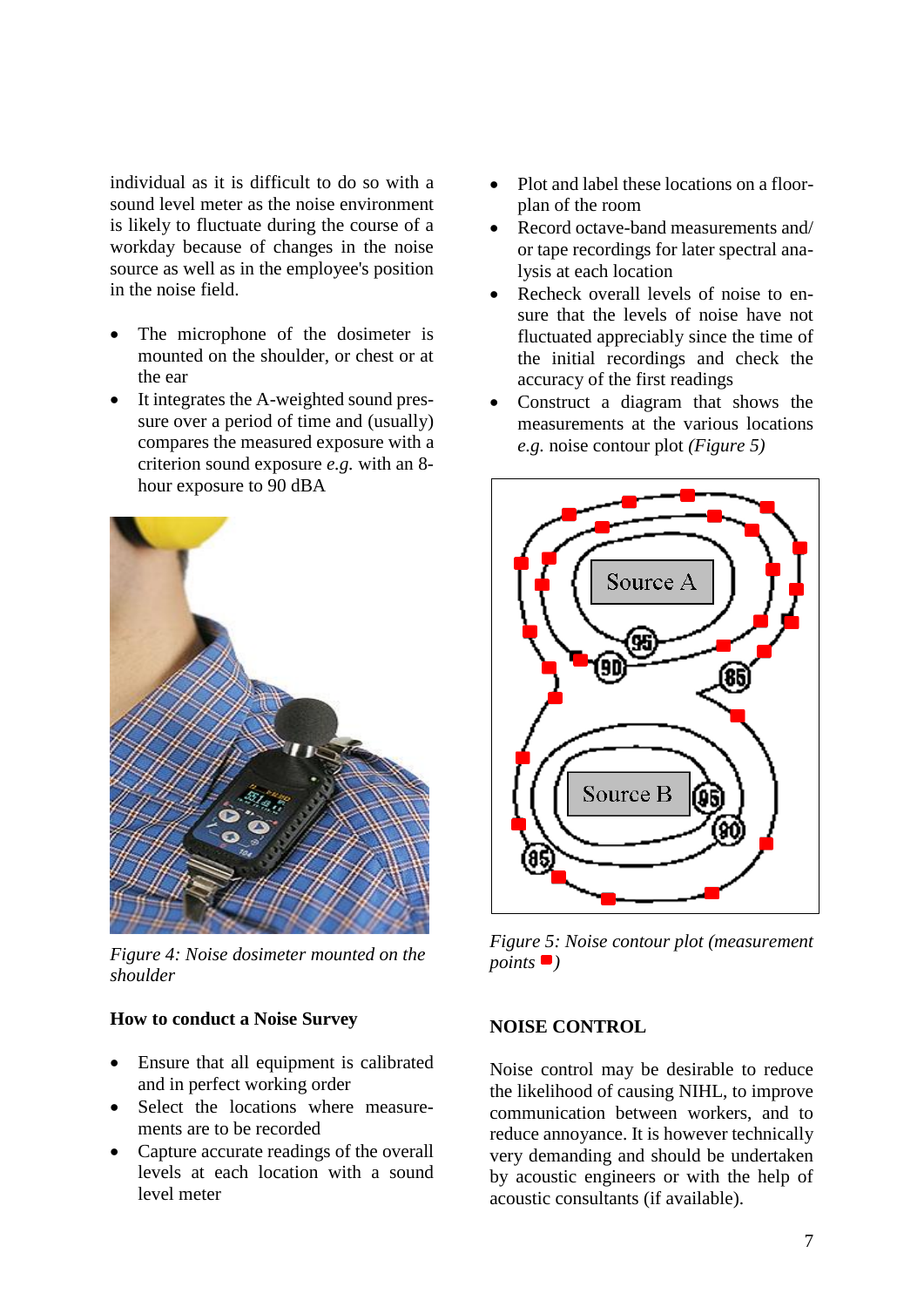#### **Noise exposure may be controlled in several ways:**

## *Reducing noise produced at source*

- *Acoustic design of equipment:* Mechanical parts of machines can be designed with relatively noiseless material
- *Modification of machine design:* This can be achieved by reducing the energy available at the source of the vibrating system, changing the coupling between the vibrating system and the sound radiating system, or by changing the structure that radiates the sound so that less is radiated.
	- o Substituting activity-creating noise or change to quieter processes
	- o Using screws instead of nails
	- o Eliminating hard surface-to-hard surface contacts in processes e.g. metal to concrete
- *Keeping equipment in good working order*
- Implementing the above measures is however not always practical or possible

## *Reducing transmitted noise*

- *Change physical relation between worker and noisy machinery*
	- o Doubling the distance from the source reduces the SPL by 6 dB
	- o Increase the distance between the employee and the noise source
	- o Rotate workers around a noise source to ensure minimum individual exposure
- *Change the acoustic environment*
	- o Add acoustic absorbing material to the room in which the machinery is located
	- o Reduce air velocity of fans.
- *Enclose machinery to contain the noise*
	- o Use attenuating structures *e.g.* walls, standing or hanging barriers
	- o Totally enclose the sound source

• *Enclose the operator to shield him from the noise:* Place the worker (instead of the machinery) in a protective booth; this may be the best solution particularly with very large machinery

#### *Active noise cancellation*

When a sound wave encounters another sound wave that is identical other than having a phase shift of 180 degrees, the peaks and troughs of the original sound waveform are cancelled by the peaks and troughs of the  $2<sup>nd</sup>$  waveform; this process is referred to as *destructive interference*. This can be accomplished by placing a microphone near the device producing the high level noise, amplifying this noise to a high level and then sending it through a device that adjusts the phase of the noise wave through 0 to 360 degrees. This phase-shifted noise is then sent to a loudspeaker located at some distance from the noise source. A 2<sup>nd</sup> sound wave is then created and placed back into the environment where the 1<sup>st</sup> sound wave is present. *This results in a reduction of sound energy in the environment.*

## *Protecting the worker*

If the above-mentioned methods for noise control are not possible, the next most desirable method is to reduce the risk of NIHL through:

- *Administrative controls*
- *Changes in work schedules*
- *Hearing protectors:* If neither of the above solutions are possible

*Hearing protectors* serve as barriers between the noise and the inner ear. The protection provided by hearing protectors depends on the design and the physical characteristics of the person wearing it. It is extremely important that the protection is used continuously as removing protection in noise for 5 minutes considerably reduces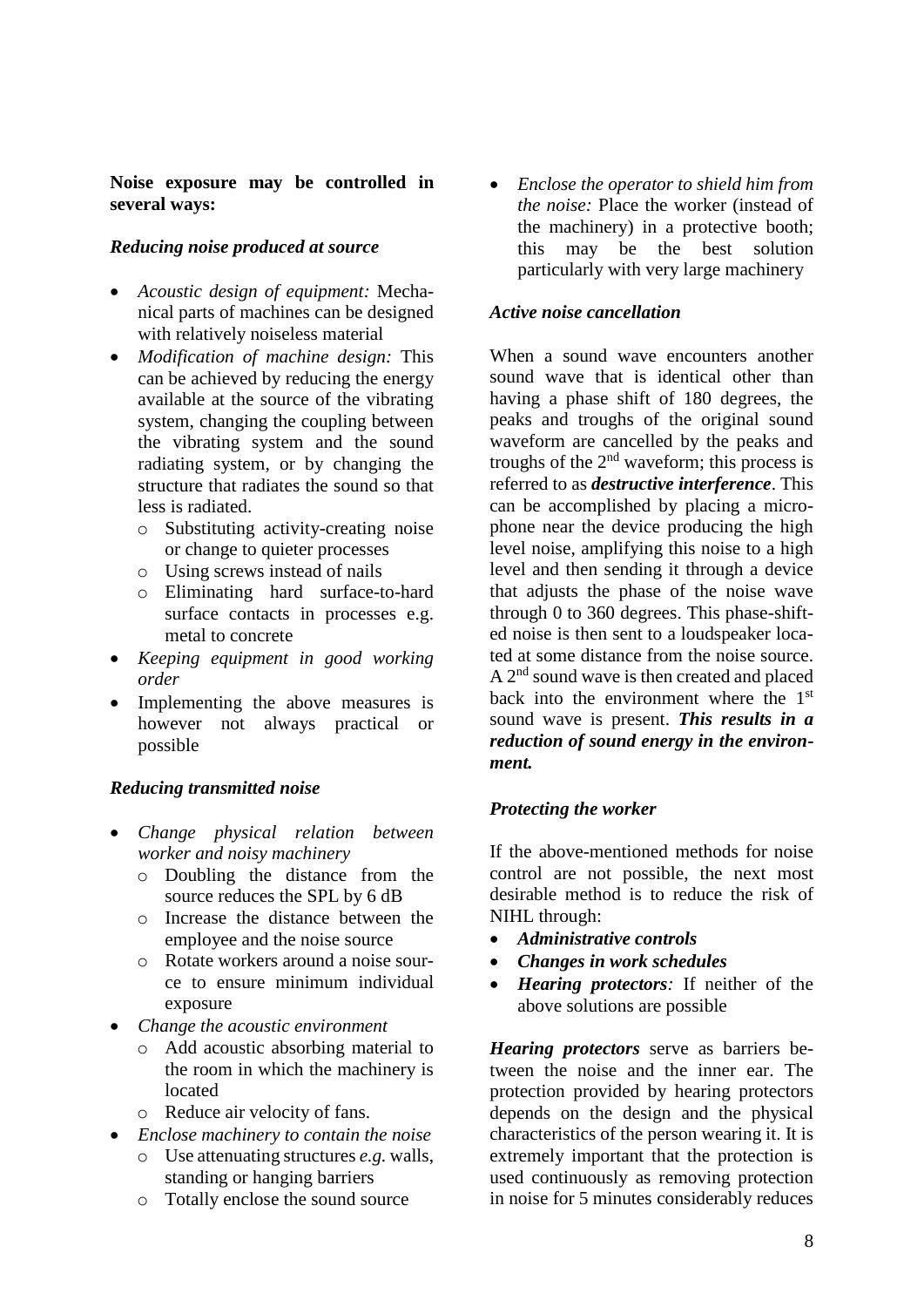its protective value, for >1 hour /day almost totally eliminates the protective value.

Two basic types of hearing protectors are *earplugs*, which are inserted into the external ear canal; or *muffs*, which are worn over the external ear and provide an acoustic seal against the head. Earplugs and muffs *can be worn simultaneously*. *Table 1*  presents a comparative summary of the earplugs *vs.* earmuffs

|              | <b>Advantages</b>                                                                                                                                                                                                                                 | <b>Disadvantages</b>                                                                                                                                                                                                                                                                                                                               |
|--------------|---------------------------------------------------------------------------------------------------------------------------------------------------------------------------------------------------------------------------------------------------|----------------------------------------------------------------------------------------------------------------------------------------------------------------------------------------------------------------------------------------------------------------------------------------------------------------------------------------------------|
| <b>Muffs</b> | Single size fits<br>most heads<br>Special fitting<br>not required<br>More efficient<br>at attenuating<br>sound<br>More readily<br>accepted by<br>workers<br>More<br>comfortable<br>Not easily lost<br>Can ensure<br>compliance as<br>visible at a | Possible problems<br>getting a seal when<br>worn with glasses<br>Uncomfortable in<br>hot environment<br>Higher initial cost<br>Can be fitted into<br>protective<br>headgear<br>Protection depends<br>on spring force of<br>headband; through<br>usage the force<br>may be considera-<br>bly weakened, and<br>protection signifi-<br>cantly reduced |
| <b>Plugs</b> | distance<br>Small and easily<br>carried<br>Convenient<br>More<br>comfortable in<br>hot environment<br>Cheaper<br>Convenient to<br>use when the<br>head of wearer<br>is in closed,<br>cramped space                                                | More time and<br>effort to fit<br>Generally less<br>protection and<br>variable between<br>wearers<br>Can become dirty<br>and unsanitary<br>Difficult to ensure<br>that workers wear<br>them as they are<br>difficult to see at a<br>distance<br>Can't be worn with<br>external or middle<br>ear infection                                          |

*Table 1: Comparison of hearing protection devices (HPDs)*

Both earplugs and earmuffs provide sufficient attenuation to offset hazardous noise exposure typically found in occupational environments. The biggest problem however is to motivate workers to wear protecttors, as not one type satisfies all. It may be advisable to stock a variety as there are advantages and disadvantages to both these types of protectors *(Table 1).*

# *Earplugs (Figure 6)*

Many types of earplugs are commercially available:

- *Semi-permanent* moulded soft rubber or plastic plugs are available in 4-5 sizes for different sized ear canals
- *Disposable* plugs are made of materials as wax, silicone putty or slow recovery foams. They are made of non-porous, easily formed materials and are shaped by the wearer. It is usually for shortterm use



*Figure 6: Method of inserting an earplug*

# *Earmuffs (Figure 7)*

Most earmuffs are similar in design and consist out of a hard shell (cup) fitted into a soft, pliable seal, generally made of a smooth plastic envelope filled with a foam or some fluid material.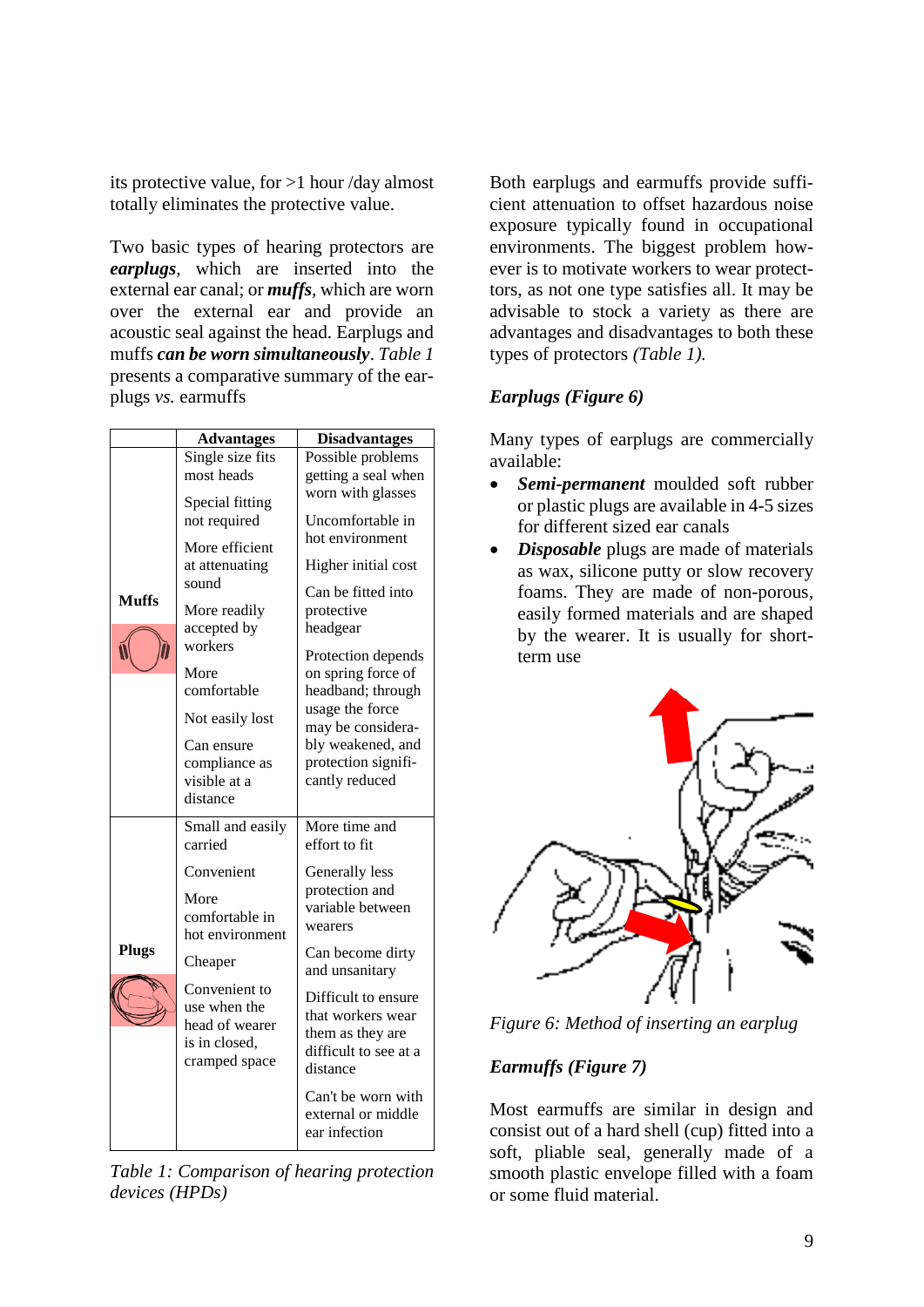

*Figure 7: Example of occlusive ear muffs*

#### **HEARING CONSERVATION PRO-GRAMMES**

A hearing conservation program is *instituted to protect the hearing of workers from the effects of hazardous noise exposure at their working place.* A well-planned program founded on concerns for employees' health and which is rich in educational groundwork is likely to succeed.

Every hearing conservation program, even in a small industry, requires teamwork. The team usually consists of the medical, hygiene, and safety departments; management, supervisors and labour representatives *(Figure 8)*. Every team member should monitor proper use of hearing protection.

A hearing conservation programme should include aspects such as preventing sensorineural hearing loss due to noise exposure and minimizing an employer's liability for compensation claims for NIHL. It should also minimize non-auditory effects of noise on workers and should identify workers with ear and hearing problems unrelated to noise exposure.



*Figure 8: Hearing health team in industry*

Not infrequently managers of industries believe that they have an effective hearing conservation programme because they have performed thousands of hearing tests and numerous noise measurements. However, when they are asked what the audiograms show and whether employees are using hearing protectors, the answers are often unsatisfactory. Quite often they admit that they don't understand what the reports mean and that they don't really know whether employees are using hearing protectors properly.

To ensure an effective hearing conservation programme, *Sataloff & Sataloff (1987:625)* suggest the following to be considered:

- A responsible and trained member of the industry must supervise the programme and focus specifically on proper use of hearing protectors
- A well-trained person should conduct a complete noise survey of all areas with a sound level meter
- On the basis of these measurements it is decided whether a hearing conservation programme is required and whether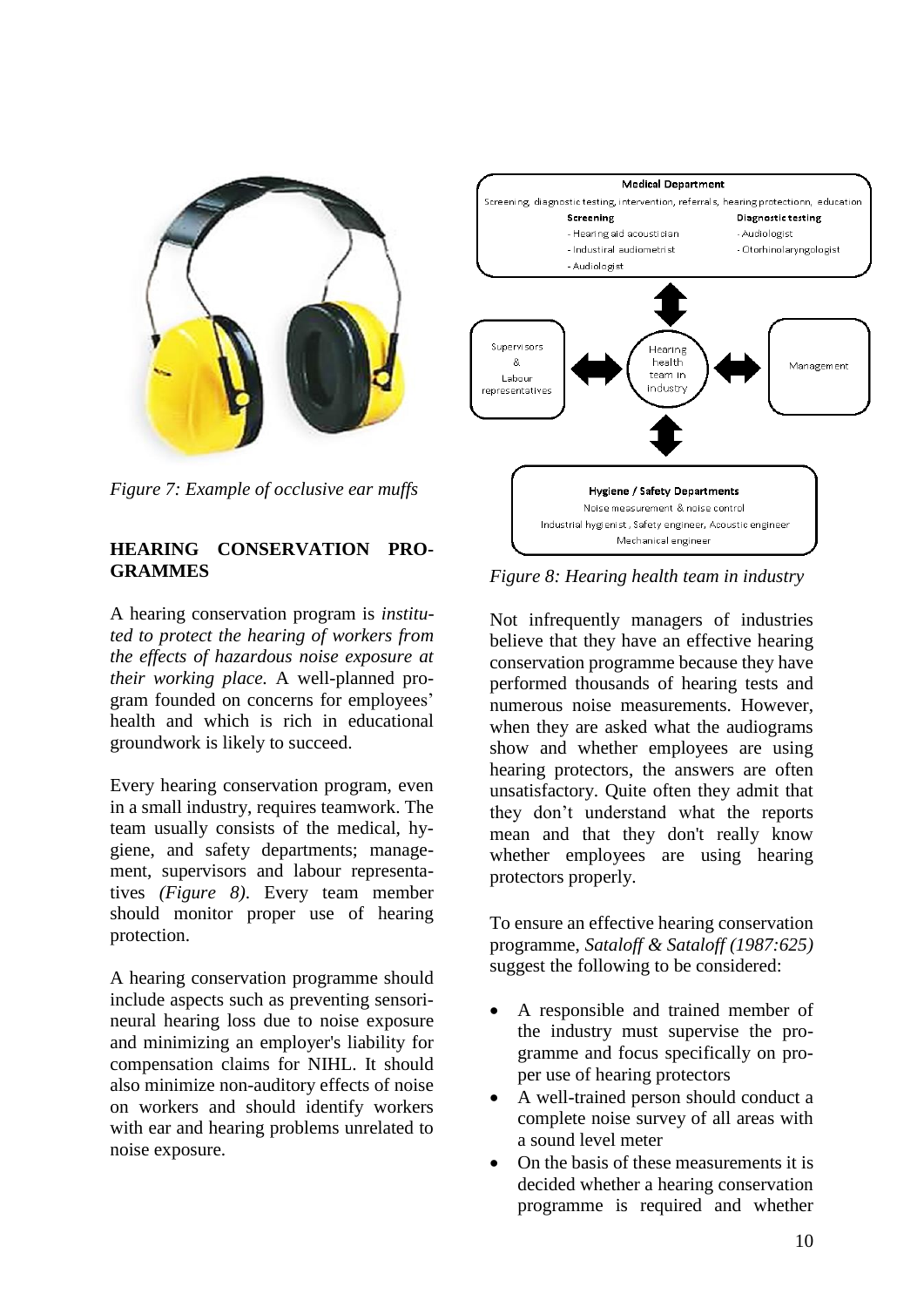noise control is technically and economically feasible

• A noise control programme focussing on aspects as discussed above should be implemented *(Table 2)*

*Full cooperation* and complete support of management and labour leaders essential to maintain a successful hearing conservation programme

*Every abnormal audiogram evaluated* by an audiologist to establish a diagnosis

All employees *use hearing protectors* in noisy areas that are so marked

Expert *consultants* readily available for analysis & management of problems

*Education, promotion, and encouragement* should be constant ingredients

*Everyone must be included* in programme, not only employees exposed to noise

*Monitoring audiometry* kept up-to-date and results used for constant evaluation of hearing conservation programme

*Hearing tests done routinely* on all employees, including management and not only restricted to personnel exposed to high noise levels

Employees must have *audiogram just prior to leaving a company*

Audiograms are done *when employee has not been exposed to noise for >16 hrs*

*Management and supervisory personnel must also wear hearing protection*, preferably muffs, for high visibility of compliance with hearing conservation programme

Employees *permitted to select* from several types of acceptable hearing protectors and new ones provided in case of loss

*Hearing protectors properly fitted* and worn

*Allow trial periods* with free exchange of protectors

*Referral to ENT* when there is *e.g.* progressive hearing loss, reactions to hearing protectors, otitis media or external otitis

*Table 2: Features of successful hearing conservation programmes*

- o The hearing-monitoring programme should be implemented and certified personnel using equipment and test rooms that meet the necessary standards must perform the testing
- o An ENT/audiologist certified in hearing conservation should interpret all audiograms
- o A hearing protection programme, focussing on effective use of hearing protectors should be instituted
- o An educational programme about hearing conservation, essential for management and employees should be provided on a continuing basis

# **OCCUPATIONAL HEARING TEST-ING**

Hearing tests are used to monitor the impact of noise on workers' hearing and to evaluate measures to control NIHL. Hearing threshold levels are determined over a specified range of frequencies (500, 1000, 2000, 3000, 4000, 6000, 8000 Hz, and may also include 125 and 250Hz).

In terms of *occupational audiometry* it is important to take note of the following:

#### **Test Environment**

Reliable measures of hearing sensitivity require that ambient background noise levels in the test environment be sufficiently low to avoid interference with the measurement. Visual and acoustic interferences should be limited. Aspects such as sound absorbent material/isolation should, comfortable furniture and proper ventilation should be considered.

#### **Audiometric Equipment for Screening**

*Criteria*: Audiometers used for periodic screening must comply with international audiometry standards, and must provide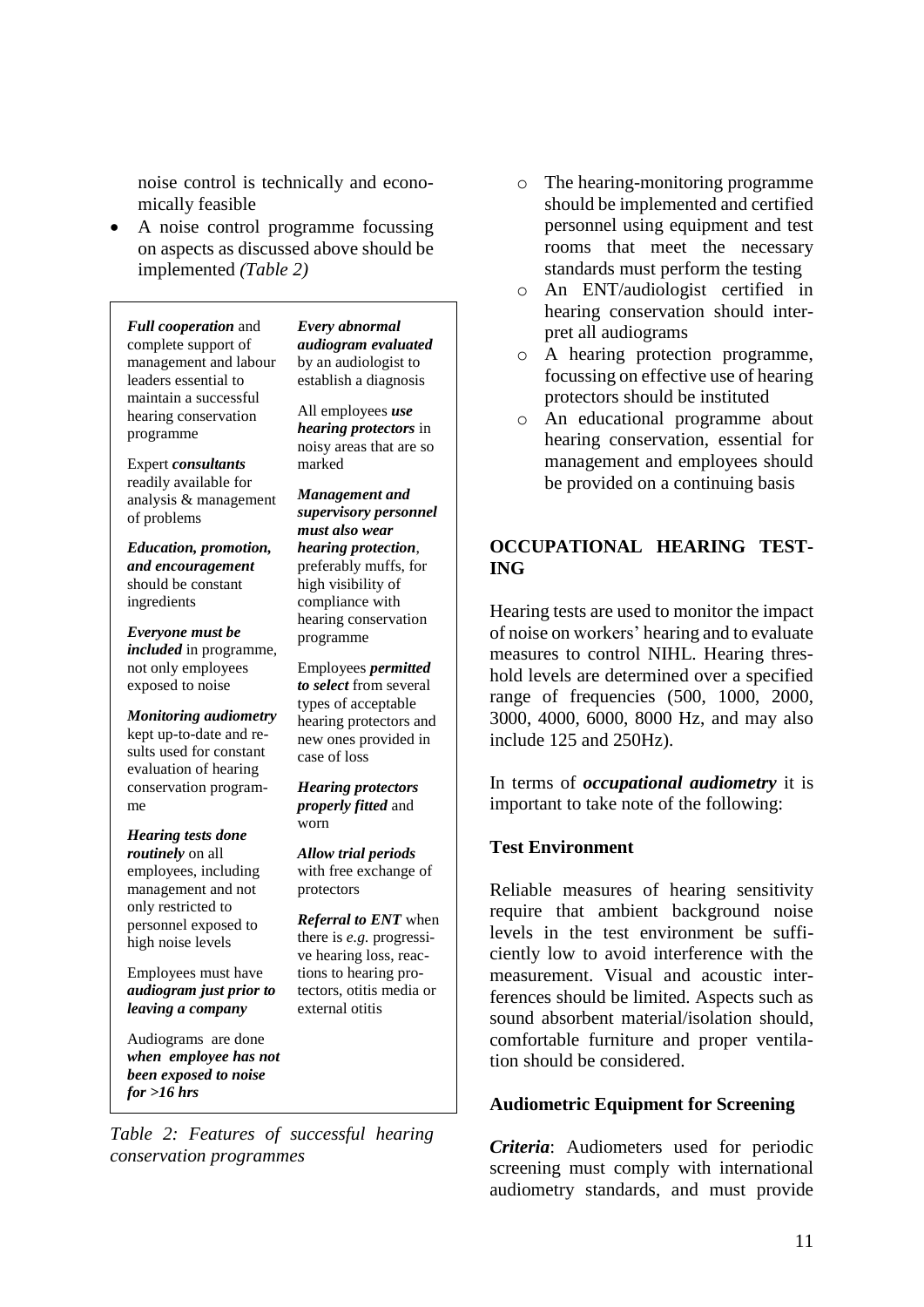testing at frequencies 500, 1000, 2000, 3000, 4000, 6000, and 8000 Hz.

*Calibration and verification checks:* If threshold measurements are to be reliable and accurately indicate hearing status, audiometers must be accurately calibrated. Daily maintenance and checking is very important. Biological calibration should be conducted at least once a week, depending on the number of daily tests. Daily selflistening checks should be conducted to confirm that the audiometer is functioning effectively. Permanent records should be kept of all calibration data. Periodic and exhaustive calibration checks should be regularly conducted or when the audiometer is found to be malfunctioning or out of calibration.

# **Test Personnel**

While baseline audiograms, screening, monitoring and exit audiograms can be conducted by an occupational nurse, acousticcian or occupational audiometrist, complete diagnostic testing can only be performed by an audiologist in cooperation with an ENT specialist.

## **Procedure for Occupational Hearing Tests**

Audiometric evaluation is the only way to determine an individual's susceptibility to NIHL. An estimate can be made of how the worker is being affected by comparing results of periodic examinations. Those who are particularly sensitive to noise can be identified and referred for further diagnostic testing to determine the exact nature and degree of hearing loss and for further intervention.

## **Screening Procedures in Industry**

The following screening procedures are included in a hearing-monitoring program:

- *Baseline audiogram:* The 1<sup>st</sup> audiogram of a new employee is called the baseline audiogram and serves as a reference with which future audiograms are compared to determine whether changes, if any, have occurred in hearing. If possible this audiogram should be obtained before the employee commences work
- *Monitoring audiometry:* Periodic retesting of hearing with *no prerequisites in terms of pre-test conditions* of subjects as the purpose of the test is to identify early temporary threshold shifts (TTS) due to noise exposure. These results are important in the evaluation of an individual's hearing protection devices and the use thereof
- *Occupational screening audiometry:* This refers to *mandatory annual audiometric testing* to determine an individual's hearing threshold levels. It is performed on all employees exposed to noise levels of >85 dBA and must be preceded by a period of at least 16 hours of no exposure to high levels of noise. The reason for this is to rule out the possibility of TTS´s as this can affect the results. The aim of the last screening audiogram is to determine if there is significant change in hearing levels at any frequencies since the previous test
- *Exit audiometry:* This is audiometry performed at the conclusion of employment in a noise zone, and must form part of an employee's medical record
- *Diagnostic audiometry:* Specialist evaluation of hearing through pure tone audiometry (air- and bone conduction), speech audiometry and further special diagnostic tests as indicated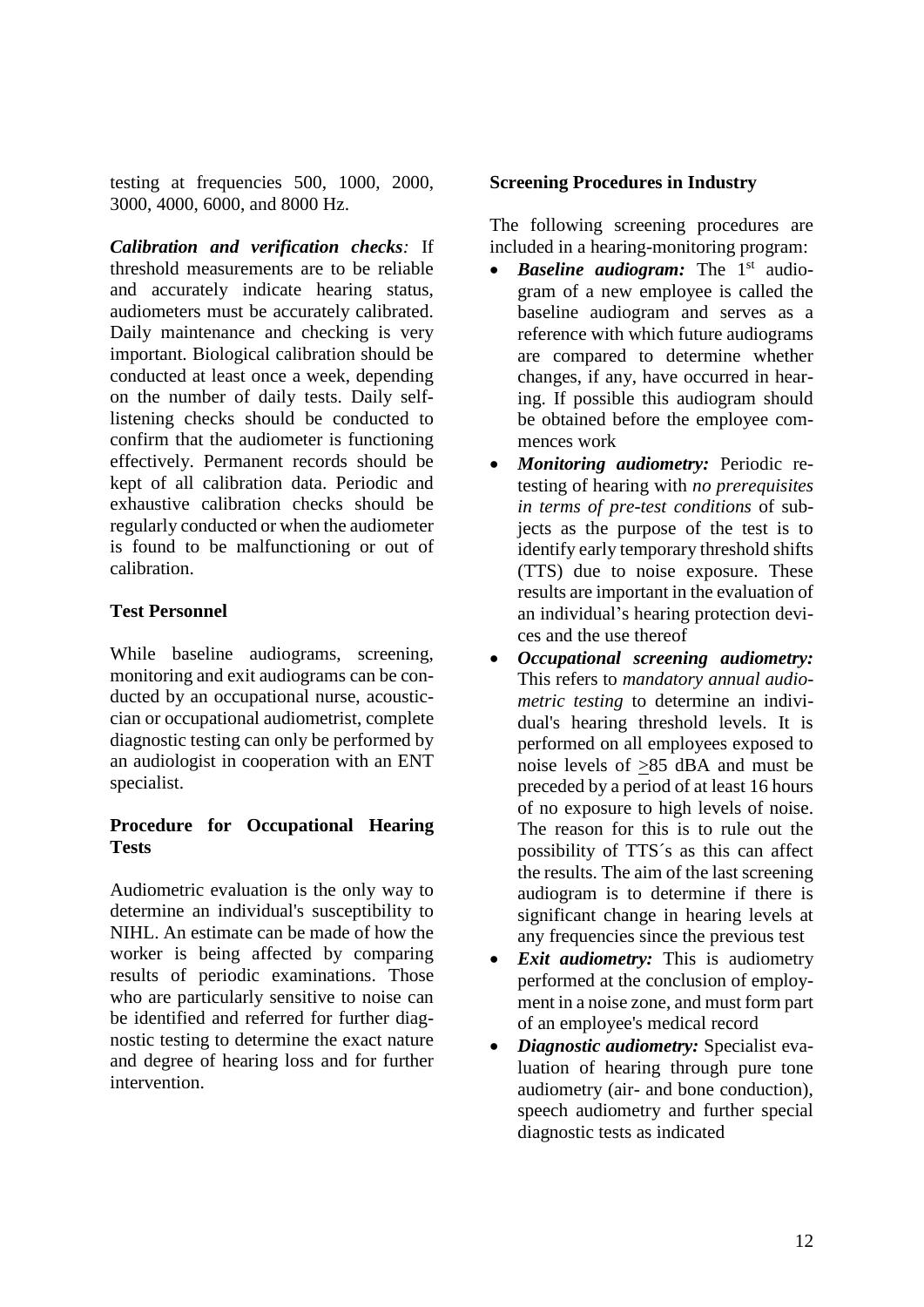## **Problems typically encountered with screening programs in industry**

- Failure to define in measurable terms what the screening is attempting to identify
- Failure to maintain confidentiality
- Failure to confine screening to tests having a high degree of validity or accuracy
- Errors due to screening tests being administered by poorly trained personnel
- Noise in the test area
- Too long test sessions
- Failure to differentiate between a positive screen and a positive diagnosis
- Failure to monitor screening programmes

## **Record Keeping**

Keeping accurate records is important because of the potential for compensation claims and the legal implications. The employer needs to *maintain accurate records* of the following:

- *Noise exposure measurements*
	- o Location, date and time of measurements
	- o Noise levels obtained
	- o Name of the person making measurements
- *Names of employees and daily dose of noise exposure* of each
- *Noise-measuring equipment*:
	- o Names, types and calibration
	- o Date of last acoustic calibration of the audiometer
- *Background noise levels* in audiometric test rooms
- *Audiometric test results* of employees
	- o Name, job classification
	- o Date of audiogram
	- o Name of tester
	- o Assessment of employee's most recent noise exposure

## **Hearing Conservation Education**

Education of both management and employees is critical to developing a successful hearing conservation programme. Apart from efforts to minimise noise levels through noise control, hearing conservation education is promoted through worker orientation, job instruction, training, and poster exhibits of hearing protection devices, and safety talks. Warning signs should be posted at entrances to high-noise areas and should instruct workers to wear hearing protectors.

## *Hearing conservation education should keep the following in mind:*

- Recognised standards such as that of the *Occupational Safety & Health Administration* (1983)
- Management, supervisors and employees should all be included in a comprehensive education programme on the function of the ear, physical and psychological effects of noise and hearing loss, preventative and corrective measures should damage occur or if unusual deterioration is detected
- Employees exposed to noise that exceeds the maximum advisable levels should be required to wear hearing protection devices. To achieve maximum utilisation of such devices, a programme requires cooperation and the very best levels of understanding between management, supervisors and employees
- Training and education should be provided annually to those exposed to >85dB noise
- Regular educational activities should be conducted throughout the year
- Education programmes should be simple to understand, and should summarise the most important aspects of a conservation programme and motivate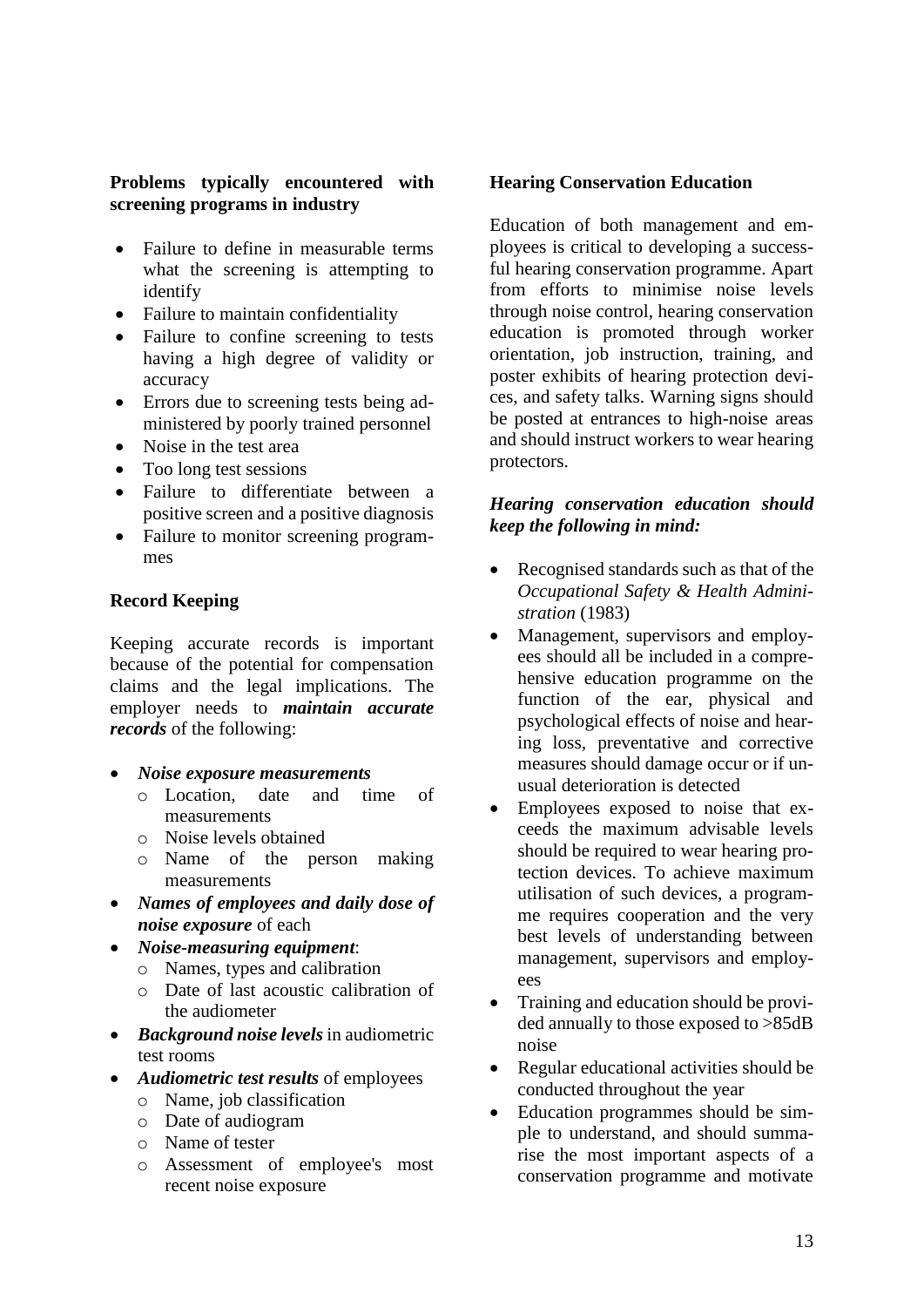employees to give their full participation

#### *Suggested topics for a Hearing Conservation Education Programme*

#### *Topic 1: Why is hearing protection important for you?*

- Can reduce noise exposure and lessen the amount of noise-induced hearing loss (NIHL)
- May help to reduce tinnitus (ringing in ears)
- Can improve communication
	- o Speech communication
	- o Awareness of warning signals
- Can prevent effects on job performance
	- o Fatigue
	- o Irritability
- Can prevent extra-auditory effects
	- o Stress diseases
	- o Sleeplessness

#### *Topic 2: Maintenance and care of hearing protective devices*

- Hygiene
	- o Pre-moulded earplugs should be washed
	- o Disposable plugs should be discarded after each shift or if they become dirty
	- o Cushions of earmuffs should be wiped clean
	- o Hearing protection should not be used in the presence of an ear infection
- **Replacement** 
	- o Pre-moulded plugs shrink and harden over time and should be replaced if this occurs
	- o Earplugs should return to original shape when removed from the ear; otherwise they should be discarded
	- o Earmuffs should be checked to ensure a good seal against the head
- o Headbands weaken with age and may lose their spring
- o Cushions eventually harden and fail
- o Ear cups can become brittle and crack with age
- General requirements
	- o Proper initial fit
	- o Used correctly
	- o Training in use and care of available hearing protectors
	- o Allow to select hearing protectors from a variety of suitable hearing protectors provided by employer
	- o Replaced as necessary
	- o Wear hearing protection if need to shout to be converse with someone within 2 or 3 feet away
	- o Never remove hearing protection in high noise areas
	- o Hearing protection recommended for high noise off-the-job activities *e.g.* woodworking, shooting, power tools, lawn mowers
	- o Do NOT share hearing protection with others

## **CLOSING COMMENTS**

Hearing conservation in occupational settings can be a challenging, yet very rewarding area of professional practice. The biggest challenge remains the lack of public awareness of the hazards of noise exposure. It is important that individuals realise that exposure to loud noise at work can permanently damage hearing. Excessive noise may also increase the risk of accidents in dangerous workplaces when it interferes with communication and concentration. This can negatively affect productivity and create unnecessary costs to individuals and businesses. It is therefore important to counteract these consequences of noise exposure.

Above all occupational hearing conservation programmes aim to protect and con